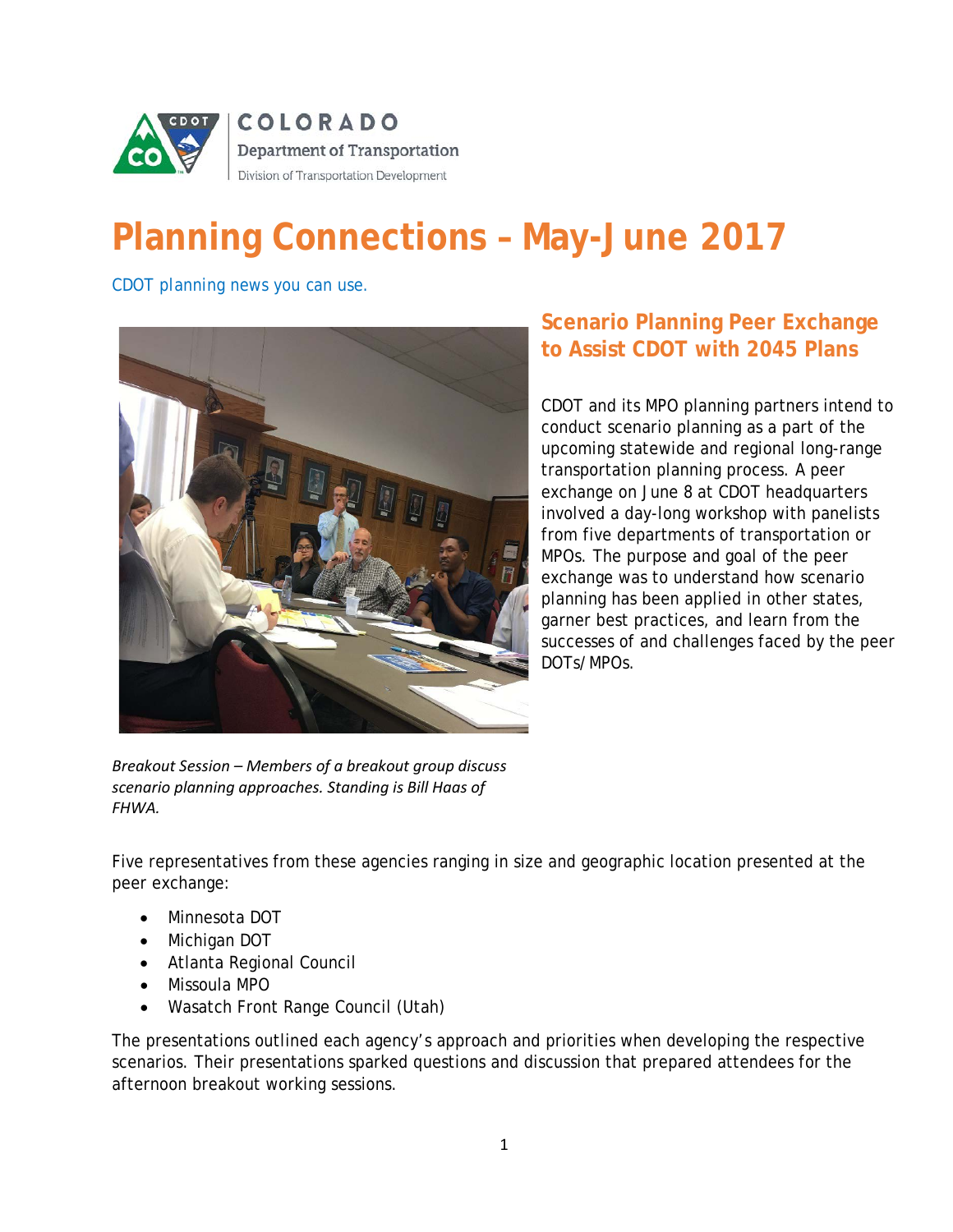Approximately 50 participants from various planning agencies and CDOT departments attended the peer exchange. Each attendee received a packet, filled with the presentations, context information, and the day's agenda. A video recording of the presentations and breakout group report back is available digitally. In the breakout groups, attendees worked together to collaboratively formulate a Scenario Planning Framework for Colorado. The discussion encouraged participants to think through the scenario planning process, and the frameworks developed serve as a starting point for CDOT and the Colorado MPOs to customize their own scenario planning approaches.

After a productive day, CDOT employees and representatives of the participating agencies were aware of the shared future concerns and uncertainty for a growing and changing Colorado. Several of the breakout groups that shared their Scenario Planning Framework after the working session focused on a scenario concerning how much funding is available or how funding is being spent. From this initial discussion, CDOT Multimodal Planning Branch will take all the comments, ideas, and scenarios to continue to develop a framework for the upcoming statewide plan update. CDOT also will focus particularly on the desired goals and outcomes from a scenario planning exercise and fuse them to aid in effective decision making.



### **C-470 Expansion Project Reaches Financial Close Milestones**

*C-470 - The High Performance Transportation Enterprise (HPTE) and Colorado Department of Transportation (CDOT) achieved two major milestones on the C-470 expansion project. C-470 makes up part of a western ring around the Denver metro area. (Photo by Shahn Sederberg, CDOT)*

The High Performance Transportation Enterprise (HPTE) and Colorado Department of Transportation (CDOT) achieved two major milestones on the C-470 expansion project, which had its financial close on June 14. HPTE successfully closed on:

• \$161.7 million in revenue bonds for the project, the first bonds ever issued directly by HPTE.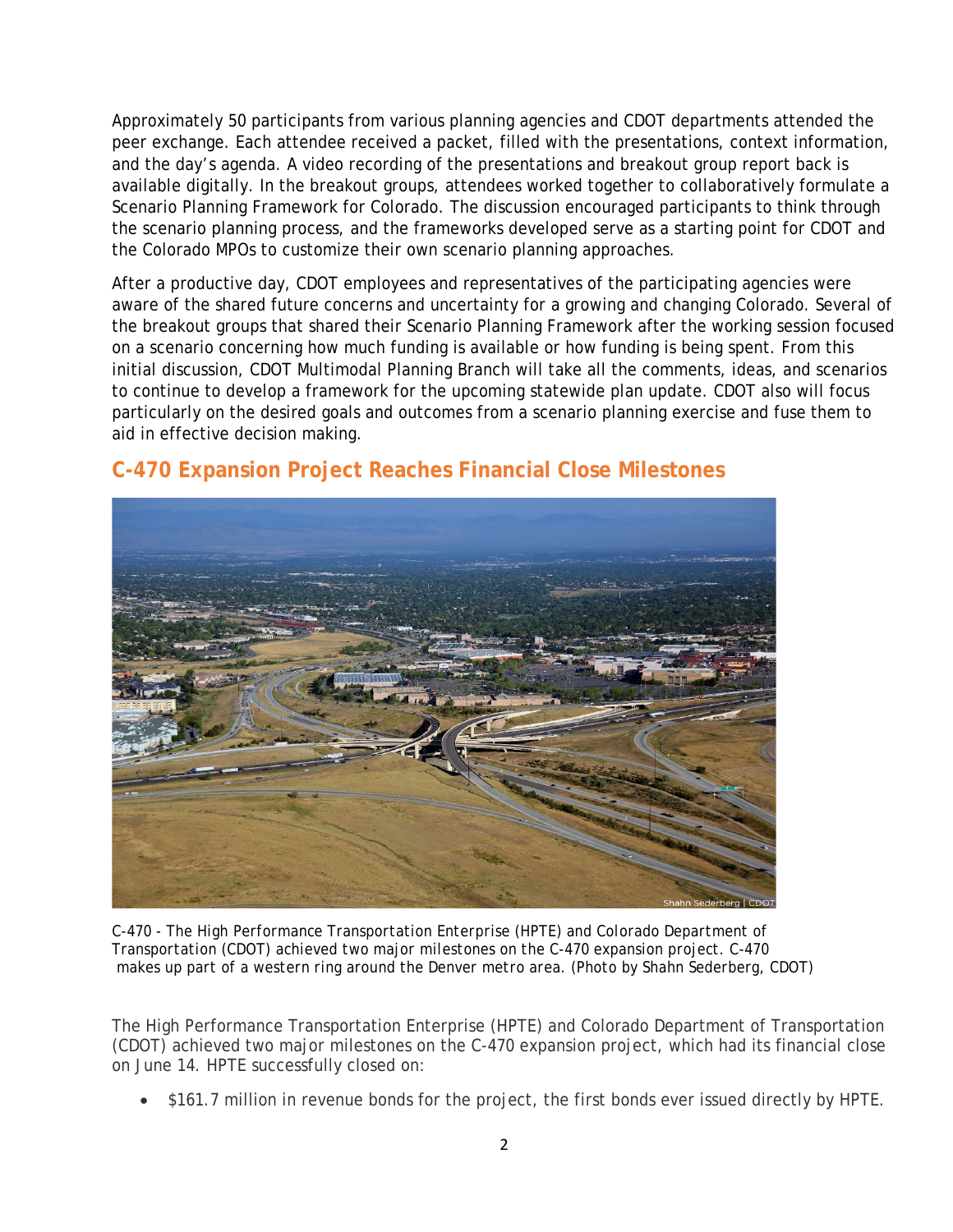• A \$106.9 million federal Transportation Infrastructure Finance and Innovation Act (TIFIA) loan supporting the project.

C-470, the southwestern portion of the Denver metro area's beltway, is one of the most congested corridors in the nation. The expansion project will add new Express Lanes and improve general purposes lanes between I-25 and Wadsworth, and be completed in mid- to late-2019. Combined, issuance of the bonds and receipt of the federal loan provides more than two-thirds of the funding needed for this important project.

"We are excited to have sold the bonds at extremely favorable rates and terms, which shows the strength of this project," said HPTE Director David Spector. "The demand far exceeded the supply, lowering true interest costs and resulting in more than \$30 million in savings for the state of Colorado over the life of the bonds. HPTE was created to finance projects like this, and we're proud to help deliver projects like this that otherwise would not have enough funding."

The \$106.9 million TIFIA loan, provided by the U.S. Department of Transportation's Build America Bureau, also provides these attractive interest rates and repayment terms for the project, among others: HPTE has 35 years after the project is open to repay the loan; interest payments do not begin until five years after the project is open; the loan is subordinate to the bonds; and HPTE can prepay the loan at any time without a penalty.

### **Updates in Brief**

- **Biking with Strava:** CDOT will be among the first departments of transportation in the country to compare the Strava Metro data with its own bike count data. CDOT will receive the statewide data from Strava in quarterly increments. Strava began as a fitness tracking tool, and Strava Metro recently began selling the data collected to states and cities. Florida, Oregon, Vermont, and Utah also have purchased Strava data compiled from cell phones, but not all of them also have bike permanent and temporary counters.
- **Public Survey about Plans:** CDOT has surveyed the public about attitudes about CDOT, transportation, and transportation funding, but never about what the public would like to see in a transportation plan. Such a survey is being contemplated this fall to help inform development of the 2045 plans.
- **Freight Roundabout Charrette:** A design charrette about roundabouts and chaired by CDOT Deputy Director Mike Lewis took place on June 19. The charrette brought together CDOT engineers with representatives of the freight industry to examine the impact of roundabouts on freight movement. Some changes may be coming as a result of the charrette.
- **State Highway Freight Plan Amendment Submitted:** An amendment to the 2015 *State Highway Freight Plan* was submitted to Federal Highway Administration Colorado Division Office for review on June 15. The amendment is intended to bring the Plan into compliance with the federal transportation authorization bill, the 2015 FAST Act, which passed after the highway freight plan was completed. After CDOT addressed a few comments from division FHWA staff, the amendment was sent to FHWA headquarters for review.
- **Research Library:** A research library made up of links to Transportation Research Board articles, webinar announcements, studies, and publications, as well as to other sources of information, can be found on SharePoint. The SharePoint [site](http://connectsp/sites/dtd/mpb/planning/SPU/Forms/AllItems.aspx?RootFolder=%2Fsites%2Fdtd%2Fmpb%2Fplanning%2FSPU%2FResearch%20Library&FolderCTID=0x012000DF3ED5446AB6544085F965A23D41561E&View=%7B5300691D%2DA5F6%2D4B6E%2DB2AE%2D05AE2DAD293A%7D) has folders on a variety of topics, ranging from access management to workforce issues. Within each folder, items are generally arranged with the most recent at the top. The same item may be found in more than one folder. For example, an item about managing transit assets would be in both the transit and asset management folders.